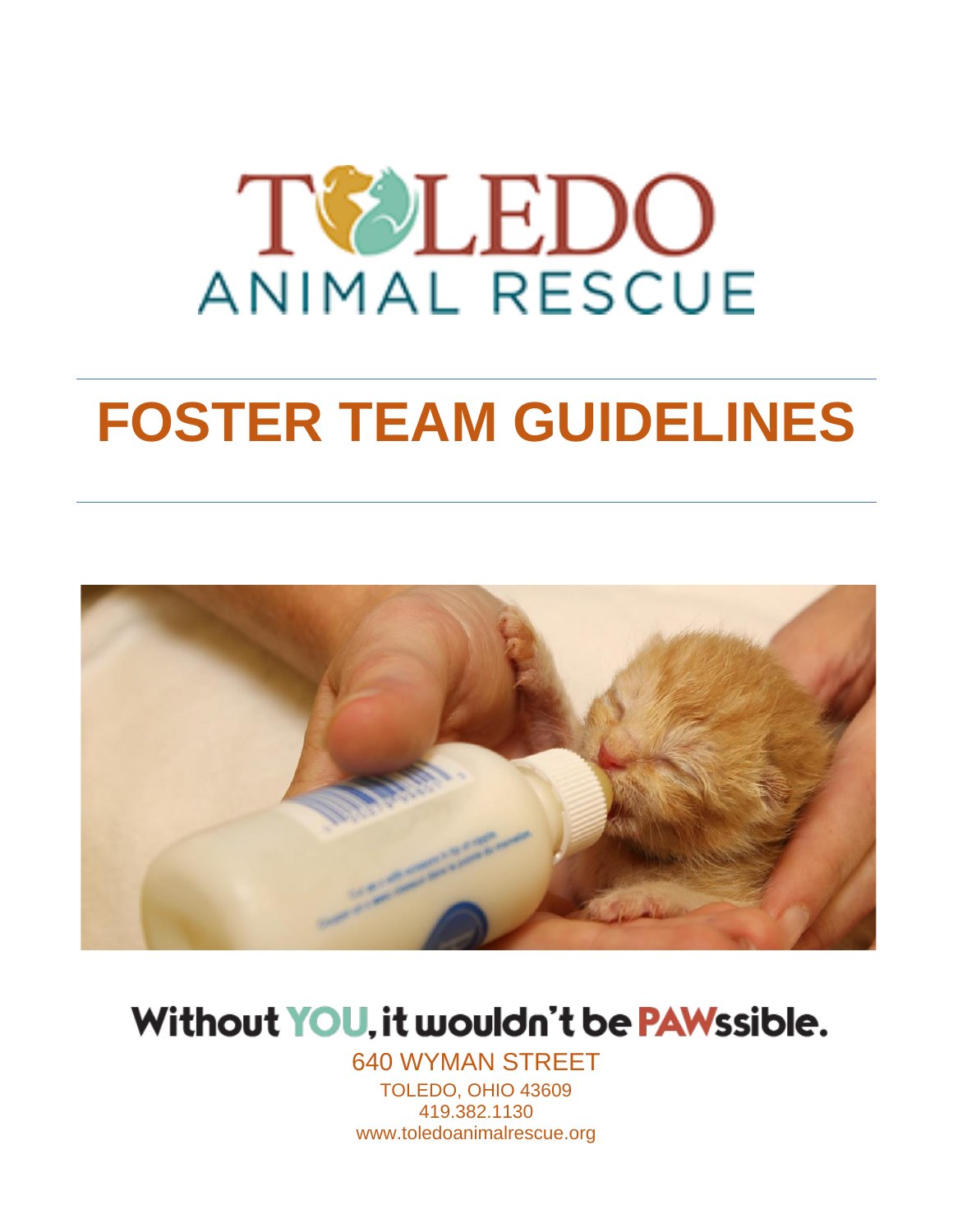## **Dear Foster Team,**

Thank you! By choosing to foster with Toledo Animal Rescue, you are giving new hope to animals that we cannot accommodate at our facility. As you journey on this new adventure with us, please know how important you are to these young, sick, or injured cats and dogs. Thanks to you, they will have a better chance to find a *Furever* home and lasting family.

In this guide, you will find direction and helpful tips to ensure success for the duration of your foster animal's stay.

### **Types of Animals That Need Foster Homes:**

- Puppies and kittens too young to eat on their own
- Abused dogs or cats that need socialization and love
- Injured dogs or cats recovering from surgery
- Sick dogs or cats
- Mothers with litters of kittens or puppies
- Any animal when the shelter becomes overcrowded

If the requirements included in the following section do not work well with your current schedule, please let us know. We can help you find a foster situation that will work best for you! We are excited to work together and thank you for your generosity of time, spirit and love!

Sincerely,

The Toledo Animal Rescue Foster Team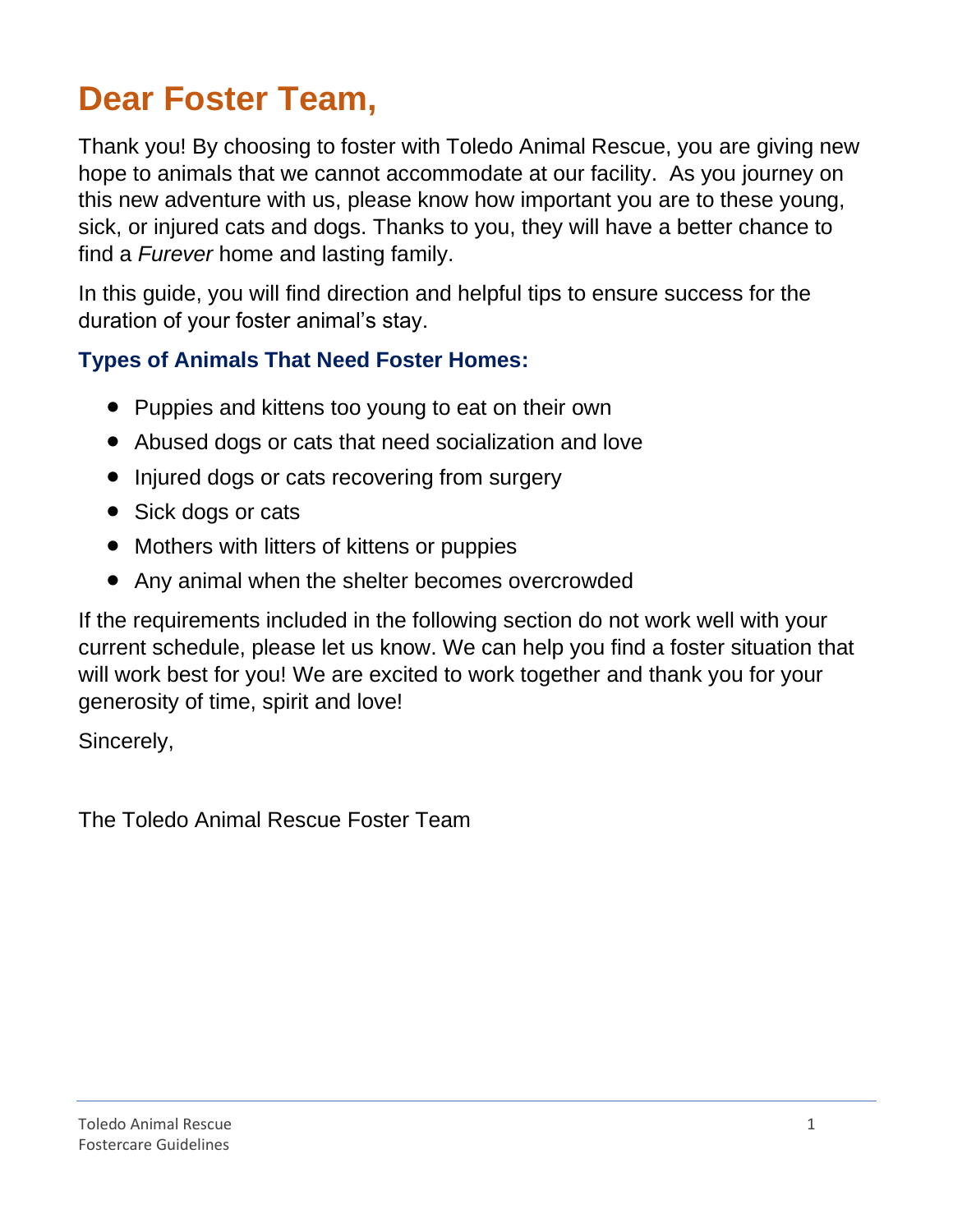## **Are You A Foster Candidate?**



## **Time**

| Are you able to devote the required daily and weekly time to your foster animal<br>(see chart below)?                                                                       | <b>YES</b> | <b>NO</b> |
|-----------------------------------------------------------------------------------------------------------------------------------------------------------------------------|------------|-----------|
| Are you able to bring foster animals to the shelter for vaccinations and<br>wellness exams every 1-2 weeks?                                                                 | <b>YES</b> | <b>NO</b> |
| Are you able to bring your foster to after-hours veterinary care in the event of<br>an emergency?                                                                           | <b>YES</b> | <b>NO</b> |
| <b>Space</b>                                                                                                                                                                |            |           |
| Are you able to separate your foster animals from your household pets for at<br>least two weeks to protect them from illnesses and allow for a proper<br>adjustment period? | <b>YES</b> | <b>NO</b> |
| Are you able to handle cleaning procedures such as washing hands after every<br>encounter and cleaning / disinfecting the foster animal quarters routinely?                 | <b>YES</b> | <b>NO</b> |
| Are you able to handle any potential home damage (carpet, clothing, and/or<br>furniture) associated with animals?                                                           | <b>YES</b> | <b>NO</b> |
| <b>Care</b>                                                                                                                                                                 |            |           |
| Are you prepared to handle sickness or possible death of your foster animal?                                                                                                | <b>YES</b> | <b>NO</b> |
| Are you able to emotionally handle letting go of the foster animal?                                                                                                         | <b>YES</b> | <b>NO</b> |
| Are you able to handle the potential of foster animals carrying illness that could<br>affect your household animals / family?                                               | <b>YES</b> | <b>NO</b> |

### **Time Commitments & Responsibilities**

| <b>Type of Foster</b>    | <b>Duration of Foster Care</b> | <b>Daily Commitment</b> |
|--------------------------|--------------------------------|-------------------------|
| Sick/Injured Cats        | 1 week-2 months                | 2-3 hours               |
| <b>Weaned Puppies</b>    | 1-3 weeks                      | 3-6 hours               |
| Sick/Injured Dogs        | 1 week- 2 months               | 2-3 hours               |
| Neonate Puppies          | 6-8 weeks                      | 8 hours                 |
| Mom with Puppies/Kittens | 2-8 weeks                      | 3 hours                 |
| <b>Weaned Kittens</b>    | 1-5 weeks                      | 2-3 hours               |
| <b>Neonate Kittens</b>   | 4-8 weeks                      | 4-6 hours               |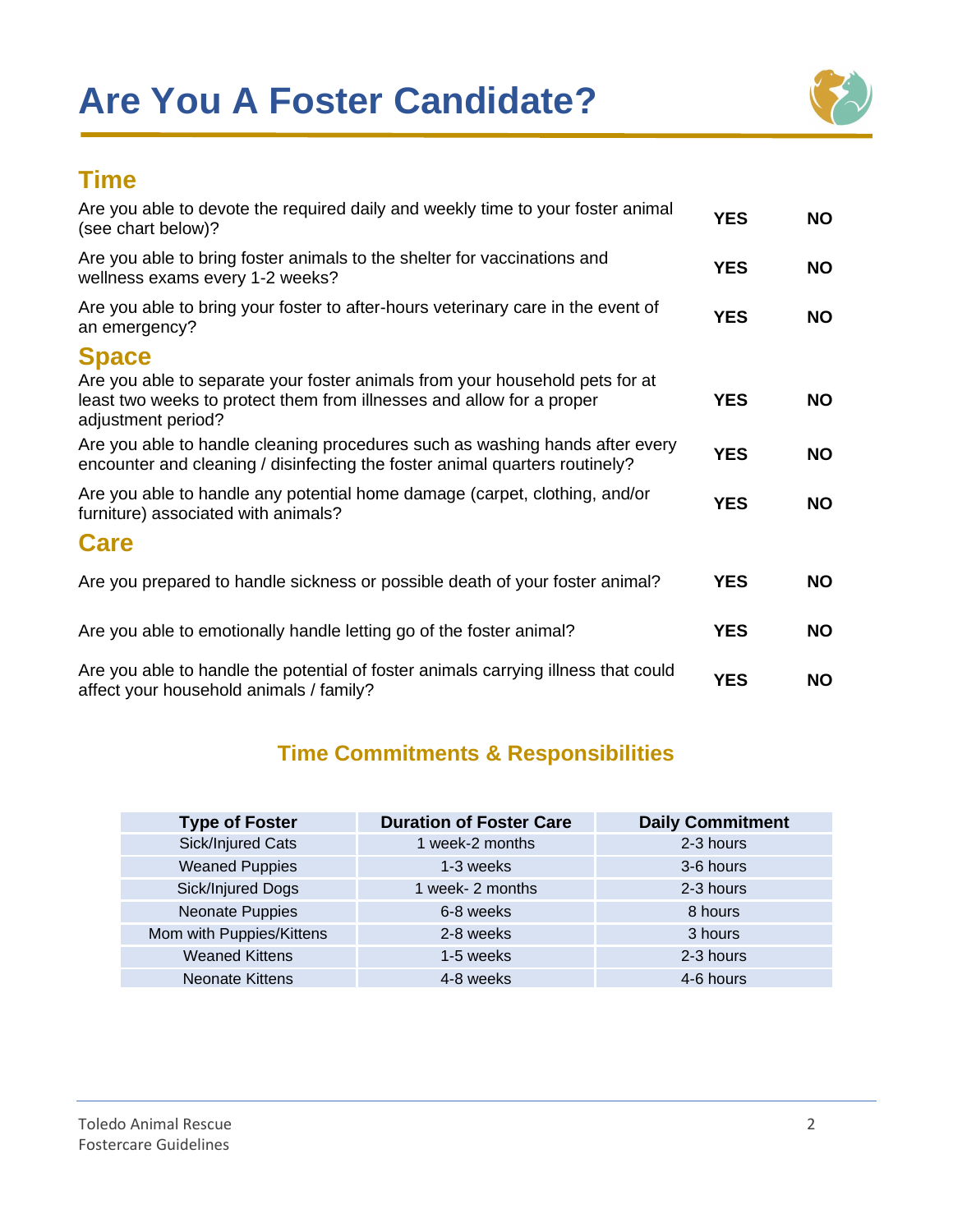## **Getting Ready!**

## Preparing Your Home and Family

Before you bring home your foster(s), make sure that you have a suitable place for them to stay. A bathroom, laundry room, or kitchen often works well. The room should adhere to the following guidelines:

- A space where temperature can be controlled.
- The space has been disinfected by using a mild bleach solution (1 part bleach to 32 parts water).
- Separate from other household pets.
- Can withstand messes: spilt water or food, vomit, urine, feces, etc.
- No breakable items.
- Electrical outlets and wires are blocked.
- No small items or other items that can be readily chewed on or eaten (trash receptacles, shoes, house plants, throw rugs, etc.)
- Secured windows (closed or with a secure screen).
- Secured appliances (toilet lids closed).

#### **NOTE: Foster kittens and cats must remain indoors only!**

Do not let your foster felines outdoors under any circumstances. This includes shared hallways. Keep them separated from any resident animals in a confined space; such as a roomy crate, or in a spare room.

## **What You Should Do**

• Remove small, ingestible objects from the environment; this may include small toys or parts of toys, elastic bands, paper clips, string, sewing pins and needles, ornaments, tinsel and more

#### • Keep toilet bowls closed, especially when small kittens are in the home

- Secure window screens in any open windows no matter how small the opening
- Ensure that side panels on window AC units are securely in place and cannot be moved or opened
- Secure loose electrical wires, cords for window blinds and other potential hazards
- Remove plants and flowers from the vicinity of your foster animal's space; many types of decorative vegetation are highly toxic to animals
- Do not offer any human food to your foster animal
- Keep your home reasonably climate-controlled (if it's too hot for you, it's likely too hot for your foster)
- Ensure visitors do not leave doors or windows open, and are conscientious about safety measures
- that are in place for your foster
- Discard old or uneaten animal food and keep fresh water available at all times
- Secure/remove household toxins such as cleaning agents, pesticides and solvents

#### Toledo Animal Rescue 3 Fostercare Guidelines



#### *HELPFUL TIPS*

*Use ceramic or metal bowls. Plastic is porous and more difficult to clean*

*Clean linens, toys, and litter boxes daily to ensure proper hygiene and disease control*

*Always supervise playtime, especially when introducing your foster animal to other household pets or children*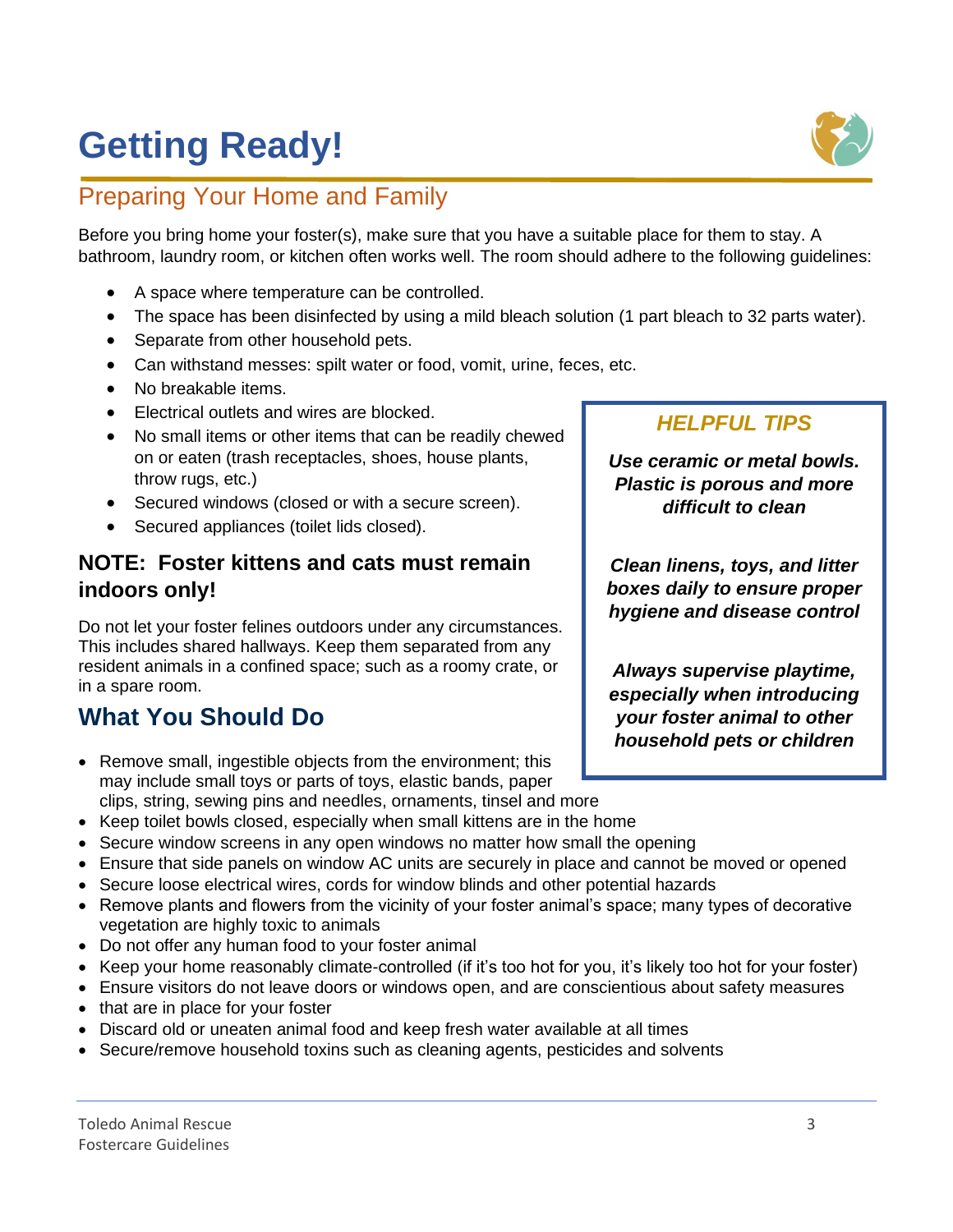## **What You Will Need**

Much of this will be provided to you, so check with TAR prior to purchasing items.

- Litter box and non-clumping litter
- Large dog crate (if applicable)
- Carrier (with door removed after transport for hiding spot in crate or room)
- Wet and dry life-stage appropriate food
- Formula, syringe and bottle for youngest kittens
- Heating source for youngest kittens (heating pad)
- Scale for youngest kittens

**Kittens under five weeks of age may still need an additional heating source, as they cannot regulate their body temperature. If this is the case, you will be provided with a heating source to use in your kitten's crate. It is very important to make sure that the kitten has an area of the crate with no additional heating where they can go if they become too hot.**

A towel or blanket should be placed over the heat source. You may also want to cover the crate with a towel or sheet to keep the home draft-free and cozy. The kitten's home should be in a warm, quiet room and if possible, room temperature should be around 80-85 F.

- Scratchpads and other toys (choose easy to disinfect toys or those that can be disposed of after being used by this particular foster cat; carpeted or wooden scratching posts should not be used)
- Bedding (towels, blankets, cat beds) that is washable and kept clean and dry at all time
- Piddle pads
- Bleach for disinfecting soiled areas

Other specialized items will be provided as needed on a case by case basis (for example, Miracle Nipples and syringes for unweaned kittens).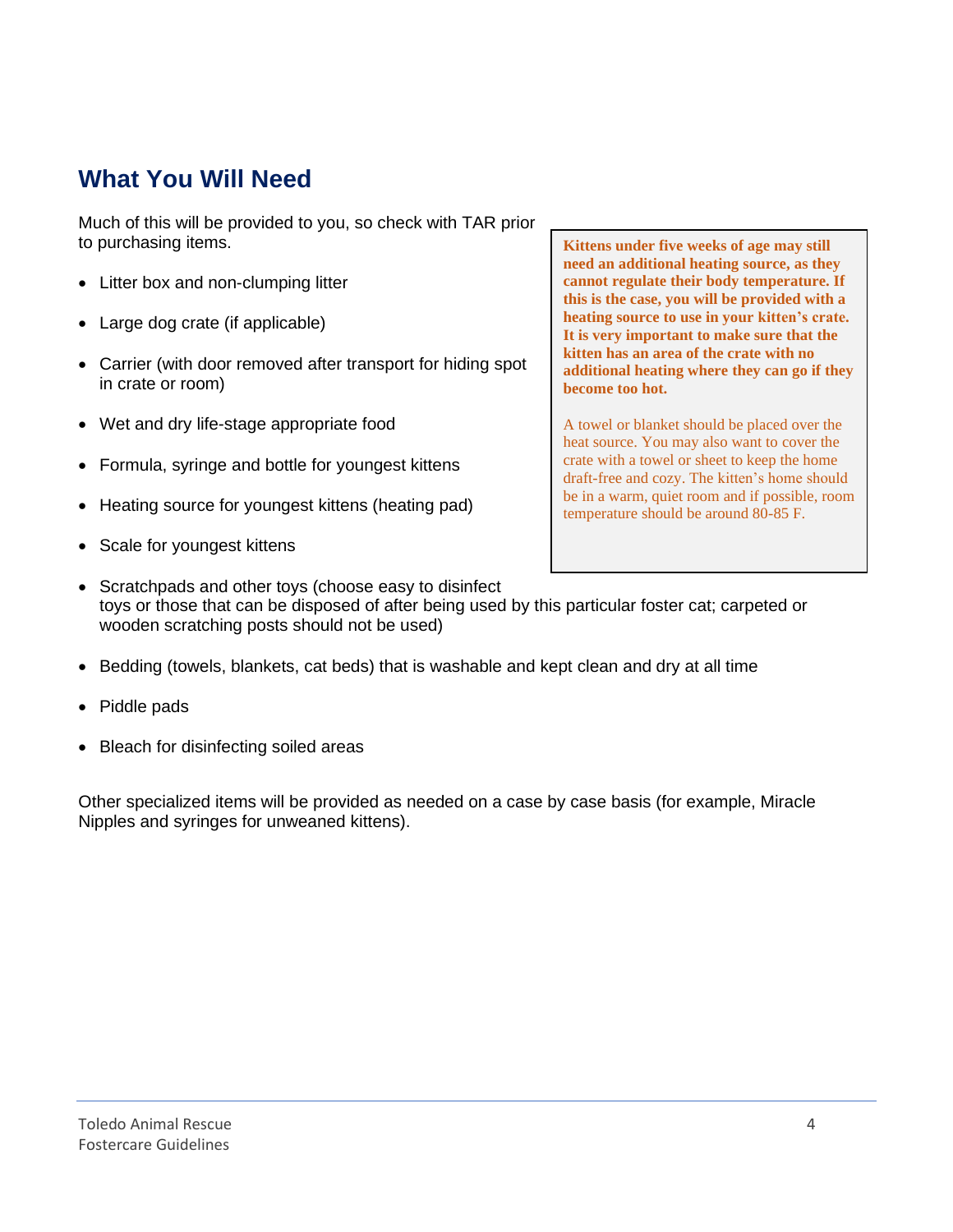## **Get Set!**



## General Information

Foster parenting is a rewarding experience for the entire family. It teaches children to love and care for a pet with the intention of finding a loving home. Many lessons can be learned from that. For foster parents, the satisfaction is in saving an animal from a potentially terrible life, and being the link that brings that pet to a new owner.

Upon approval, foster parents can choose which type of pet(s) they would like to foster. We in turn will try to match the right pet to you.

## **Before You Foster**

It is extremely important that you make sure that all of your own pets are up to date on their annual shots and have had the appropriate vaccines (e.g., kennel cough). Your pets should all be protected with flea/tick and heartworm prevention. Toledo Animal Rescue cannot be responsible if your pet gets sick due to a foster animal being sick. That is why it is imperative you protect your pets with preventative medicines.

## **When Your Foster Pet Arrives**

You will be provided information on what medical requirements are needed, feeding instructions, anticipated well visit and vaccination schedule, and any other pertinent information. PLEAE READ ALL INFORMATION and ask questions…lots of questions.

#### • **PLEASE DO NOT LEAVE YOUR PETS AND YOUR FOSTER ALONE TOGETHER**

- This is especially important in the introductory stage or if you are fostering a sick or injured animal who needs rest and recuperation time.
- *Introducing a foster dog:* Introductions should be strategically planned out. You know your dog and what is best when your dog meets other dogs. The Toledo Animal Rescue team is trained by the professional behavioral consultants at Ready, Set…Train! We can walk you through the proper introductory steps to ensure a safe and successful 1<sup>st</sup> introduction.
- *Introducing a foster cat/kitten*: Introduce the foster to the other pets in your home **very slowly.** This may take days or even weeks. Keep the foster in a separate room, isolated from other animals, for at least a day. Depending on the foster and whether you have the space, it may be best to keep the foster separated for the entire stay at your home. Cats require time to adjust and acclimate to their new environment. If possible, let them check each other out by smelling each other under the door, or provide another means of limited contact, such as a baby gate or through portable enclosure. If after many attempts the introductions are going well, you may try supervised introductions in the same room. **Don't expect cats to become fast friends.** The best you can and should hope for is cats coexisting with minimal fighting.
- If fostering an injured or sick animal, it is important to keep them as calm and quiet as possible so that they may begin the healing process. Once the animal has recovered or is illness free, you can begin the introductory process as described.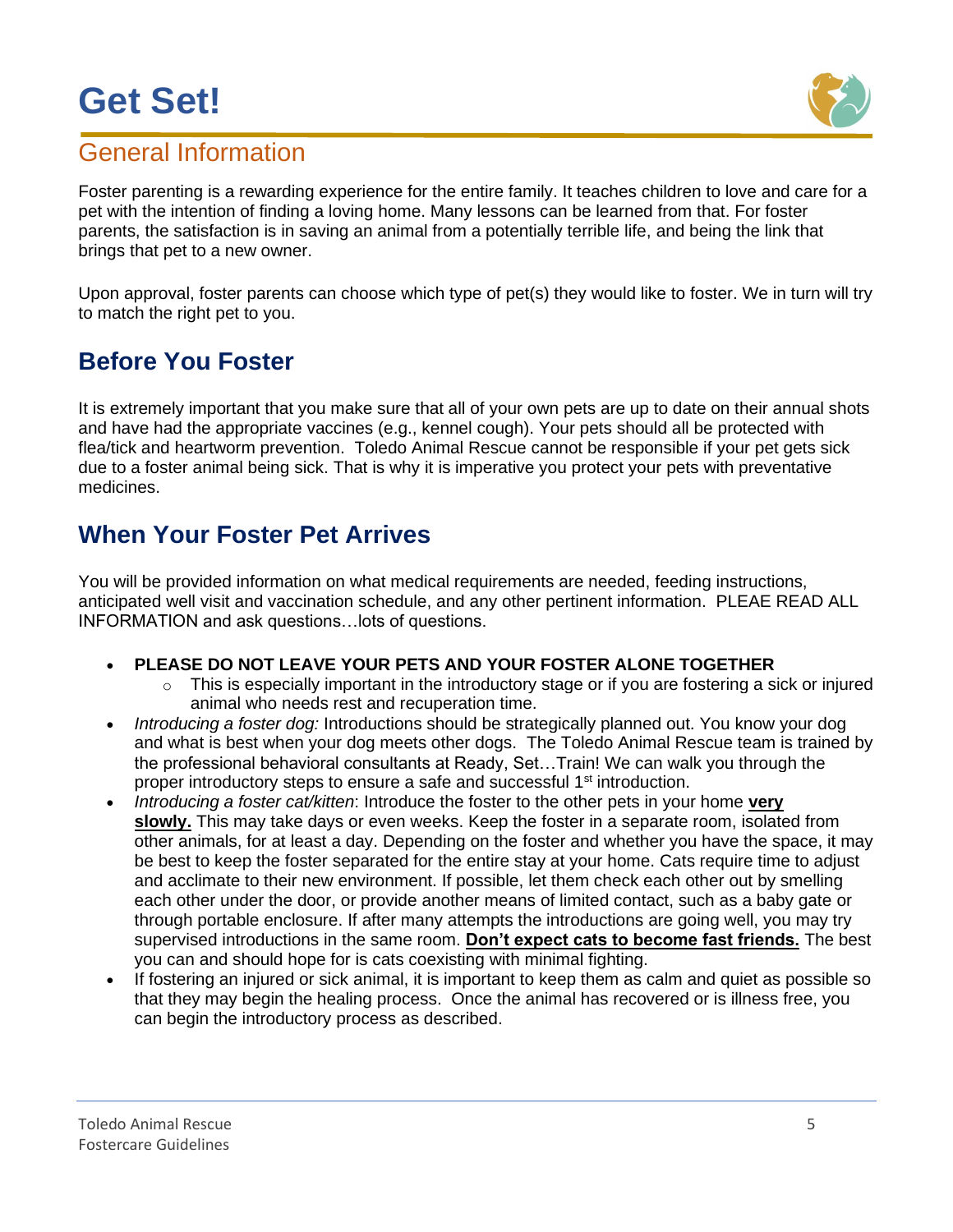## **Training and Behavior for Dogs/Puppies**

Toledo Animal Rescue works closely with the behavioral professionals at Ready, Set…Train! Please call us with any behavioral problems. We will be more than happy to offer advice. In the event adverse behaviors persist, we may ask you to bring the animal back for a more thorough, hands on behavioral consultation.

- Treat your foster dog as if they are not housebroken. Keep an eye on them at all times in the house. If necessary, keep them leashed in the house or crated. Create a regular potty schedule. Puppies can hold between potty breaks for approximately one hour for each month of their age. So, a four-month-old puppy can hold it for four hours **during the day**. Overnight, they can usually hold it longer. All foster dogs should be crated overnight initially. If you are having a problem with housebreaking, let us know and we will walk you through it.
- The more you understand about training dogs and correcting behavioral problems, the smoother things will go for you and your new foster dog. We use a positive approach for behavior modification. We **NEVER** use hitting a dog or a shock collar as a means of training.
- Many of the dogs we get are under socialized and have certain behavioral problems. It is essential that we socialize dogs as much as possible. Always use extreme caution and go very slowly when introducing your foster dog to new people and situations. **If you are not sure if you should do something, don't do it.**
- **Never** leave your dog tied/tethered outside for any amount of time.
- **Never** leave your dog alone in a fenced yard longer than 15 minutes. Only do this after you are certain they will not jump the fence or dig underneath.
- **Never let your foster dog off leash in an unfenced area!**
- Never leave your foster dog in a car alone.
- Do not use a pinch collar or a choke collar. Leashes and harnesses are available for you to use.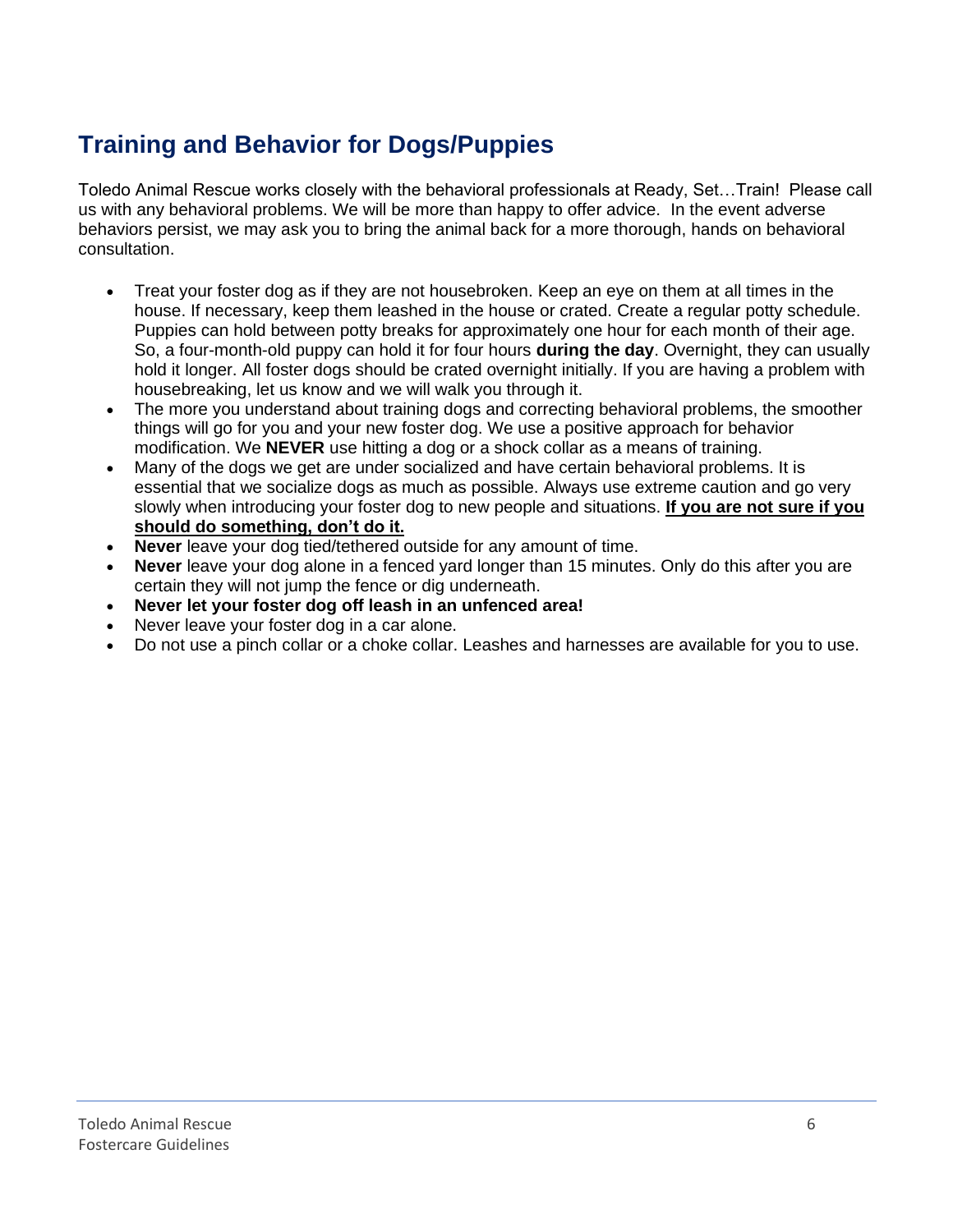## **Feeding Your Foster**

- Please feed your foster(s) only food recommended by Toledo Animal Rescue. TAR will provide you detailed feeding instructions and food and other supplies as necessary.
- Kitten feeding frequencies and diets change often. As they grow, their nutrition requirements change.
- Please do not give a foster dog rawhides, greenies, edible nylabones, or squeaky toys. (Little dogs that don't chew a lot can have squeaky toys.)

## Daily Care for Orphaned Kittens

Young kittens are extremely fragile, and some may pass away no matter how well you take care of them (sometimes 1 out of 4 in the first week alone). Remain attentive to your foster kittens and provide them with the best possible care. As difficult as it is to lose a foster pet, you should not blame yourself. In the unfortunate event that your foster kitten passes away, contact the Rescue as soon as possible.

#### **Daily Care for Newborns Using a Bottle (0-3 weeks old)**

Young kittens need to be fed every 2-4 hours throughout the day and night. Sometimes bottle feeding can be challenging. If your kitten will not take the milk replacer from the bottle, you may wait until the next feeding to try again. However; if your kitten has not eaten in two consecutive feedings, please contact us right away .Kitten Milk Replacer (KMR) formula will be provided for all kittens requiring bottle feeding. Please follow the directions provided with the KMR to mix the formula (one part formula to two parts water). For the first couple of feedings, you may increase the amount of water slightly to dilute the formula to help reduce digestive upset.

Mixed formula that has not been warmed can be saved in the refrigerator for up to 24 hours. After being opened, the unmixed powder formula should also be kept in the refrigerator, and be kept for up to 3 months.

Prepare only the amount of formula your litter of kittens will need for each feeding. Kittens will usually need about 4mL per 100g of body weight per feeding, or about 30mL over a 24-hour period. Formula should be warmed by placing the bottle of cold KMR upright in a mug of hot water. Check the temperature of the formula on the inside of your wrist before feeding each kitten. The temperature should be warm to the touch but not hot.

### **Safe Feeding**

You should also test the nipple on your bottle and make sure the formula drips out slowly. It is very easy for kittens to aspirate (inhale fluids into the lungs). If formula comes out of the kitten's nose, *stop feeding immediately*. Do not feed any more until the kitten has completely cleared the fluid from its lungs, usually by sneezing. If crackling or popping is heard as the kitten breathes, or if you suspect your kitten may have aspirated formula, contacts us immediately.

Kittens should be warm before feeding to digest food properly. Prepare kittens for feeding by placing them on their stomachs, or if they are fussy wrap them in a small towel (like taco. . . A purrito if you will). If wrapped in a towel, make sure the kitten can still knead with their forelegs outside of the towel and that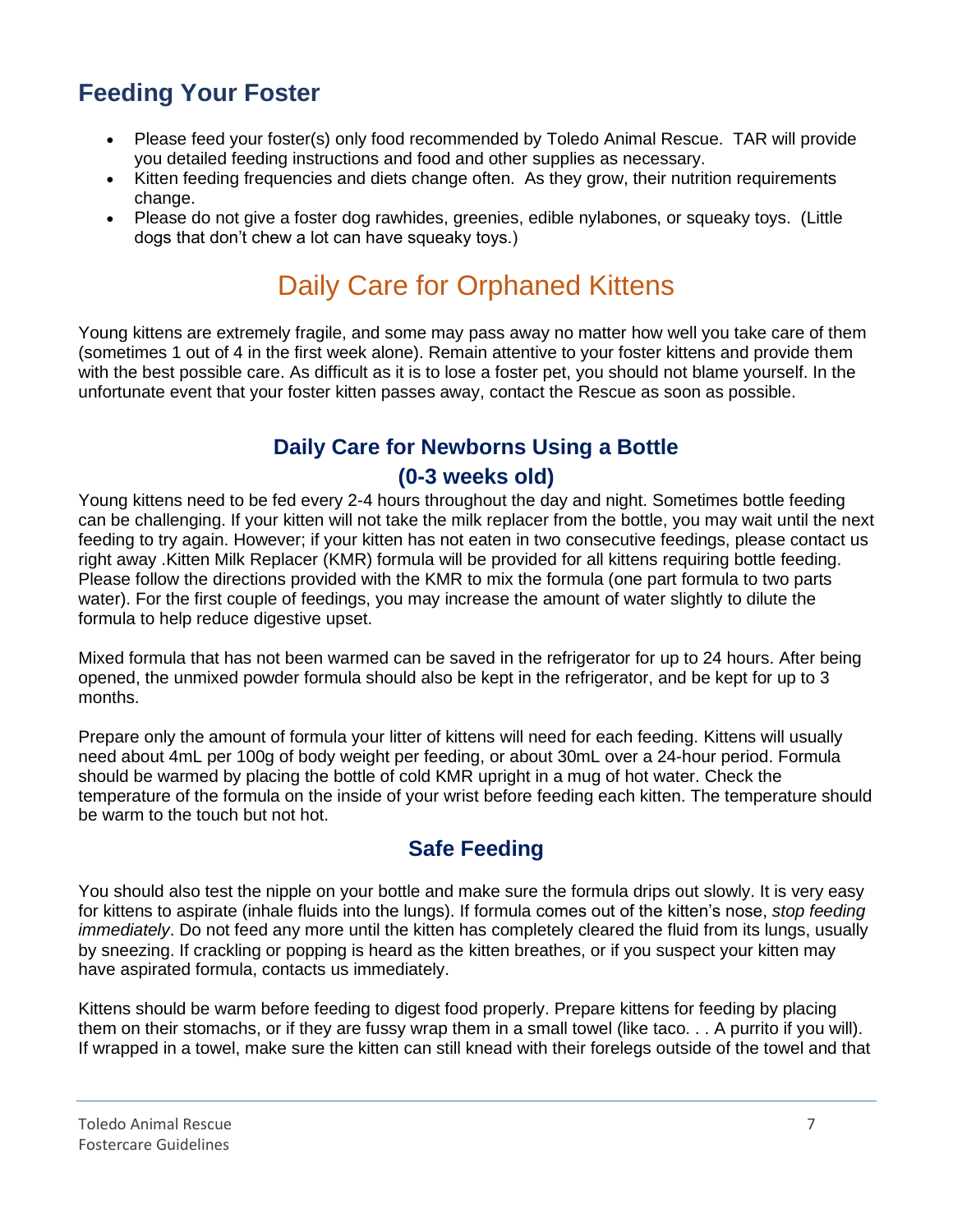they are not on their back (which can cause aspiration).

When placed on their stomach, make sure they are in an upright position with their head tilted up slightly and neck extended (as if they are nursing from mom). Support the lower body with the palm of your hand and hold their head steady with your thumb and forefinger.

Never force milk down by squeezing the bottle since this can cause aspiration. Bottle feeding takes practice and patience to master. Make sure you do not overfeed the kitten by checking their tummy for fullness while feeding.

After bottle feeding, gently burp the kitten by placing them on their stomach in the palm of one hand, and patting them on the back a few times with the other. This will allow any air ingested to be expelled; however, you won't hear the kitten "burp".

Clean out your bottle with soap and water in-between feedings. After the kitten has finished feeding, you must now stimulate the kitten to urinate and defecate. Kittens should defecate at least once a day and should urinate every time.

## Kitten Growth Milestones

*Courtesy of University of Wisconsin Shelter Medicine Program*

| Age          | Weight                       | <b>Milestones</b>                                                                                                                                                                                                                                                       |
|--------------|------------------------------|-------------------------------------------------------------------------------------------------------------------------------------------------------------------------------------------------------------------------------------------------------------------------|
| <b>Birth</b> | 2-4 ounces (50-100<br>grams) | Eyes and ears are close<br>$\bullet$<br>Sleeps 90% of the time<br>Minimal handling<br>$\bullet$                                                                                                                                                                         |
| 2-3 days     |                              | Umbilical cord falls off<br>$\bullet$                                                                                                                                                                                                                                   |
| 4 days       |                              | Begins to purr!<br>$\bullet$                                                                                                                                                                                                                                            |
| 10-14 days   | 8 ounces (225 grams)         | Eyes and ears open<br>$\bullet$<br>Healthy kittens will be round and warm with pink skin<br>and will rarely cry                                                                                                                                                         |
| 2-3 weeks    | 12 ounces (340 grams)        | Baby incisors erupt, can begin to eliminate without help<br>$\bullet$<br>Will start crawling, standing and playing with littermates<br>$\bullet$<br>Begin regular handling<br>Ready for de-wormer                                                                       |
| 4 weeks      | 1 pound (450 grams)          | Baby canine teeth erupt, beginning to walk but do not<br>$\bullet$<br>have great balance, will begin to groom themselves,<br>able to thermo-regulate<br>Continue daily handling<br>$\bullet$<br>Ready for gruel and may be ready for introduction of<br>dry kitten food |
| 6 weeks      | 1.5 pounds (680<br>grams)    | Baby premolars erupt<br>$\bullet$<br>Ready For Their First Vaccine!<br>$\bullet$<br>Running, playing, using litter box, grooming themselves<br>$\bullet$<br>Should be eating dry kitten food, supplemented with<br>$\bullet$<br>canned                                  |
| 8 weeks      | 2 pounds (900 grams)         | Ready for surgery and adoption!!<br>$\bullet$                                                                                                                                                                                                                           |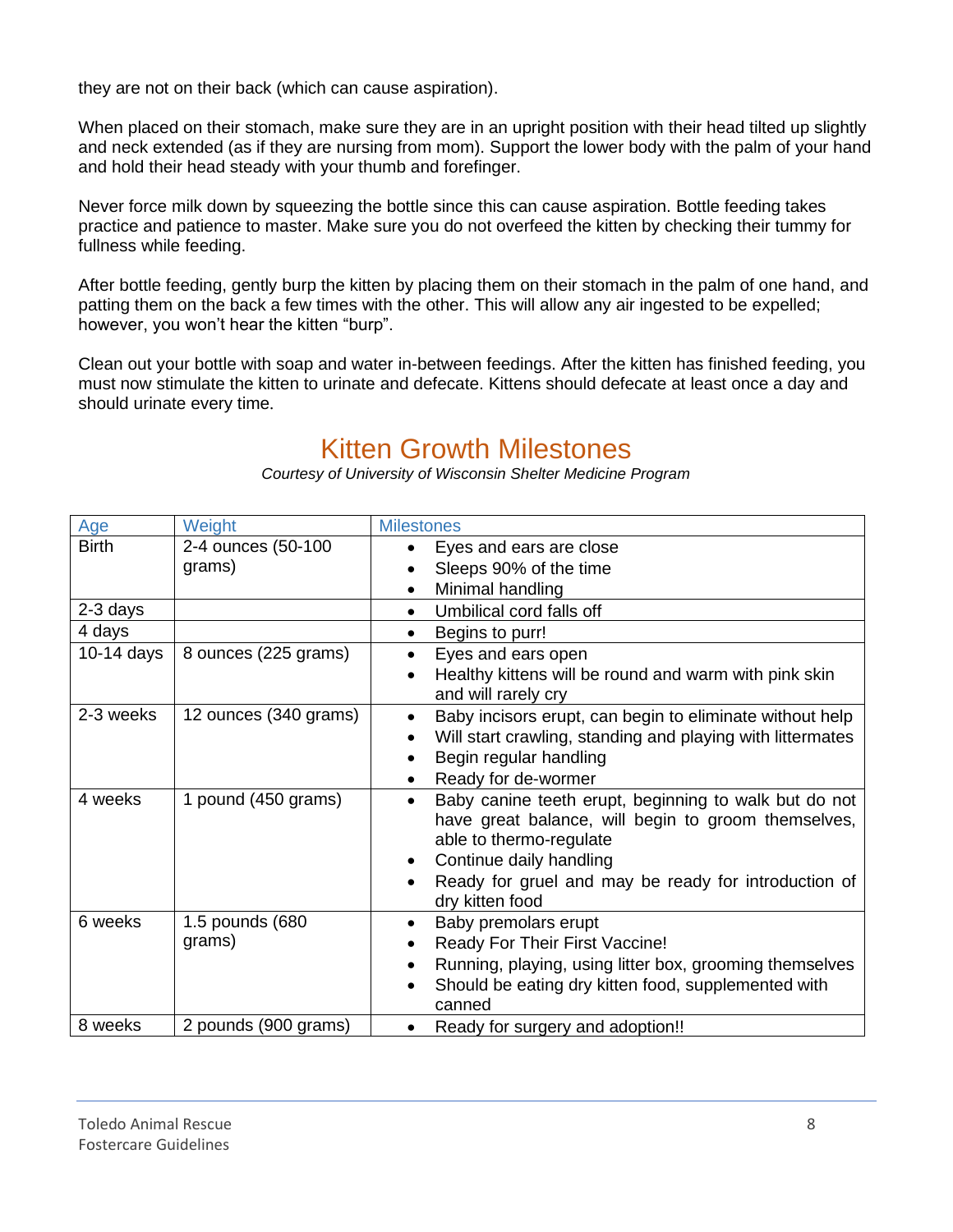## Daily Care for Moms with Kittens

Most mothers, even first-timers, can take care of themselves and their offspring quite well. For the most part, you will leave mom and babies alone while observing for any signs of trouble. Provide a nesting box for nursing mothers. That way babies can't get out, but mom can when she needs some peace and quiet. Only half of the nesting box should have extra warmth added.

## **Young Kitten Care**

A kitten's survival depends on getting consistent nutrition and warmth. The mother's colostrum, which is the first milk produced, is vitally important to a newborn's cardiovascular system and defense against disease. Colostrum is rich in antibodies to help protect against various infections, but kittens can only absorb these antibodies and benefit from them for a short period after birth.

So-called "Fading Kitten Syndrome," when a newborn fades and dies despite adequate care, is usually due to either a genetic defect or lack of sufficient colostrum. For this reason, it is very important that newborns nurse as soon as much as possible after birth. If they do not find a nipple on their own, put their mouth close to one and hold them until they nurse.

Continued healthy nursing behavior is crucial for kitten survival. In order to tell if the kittens are nursing, put on exam gloves and gently pick up each kitten, and feel for a round belly full of milk. A flat or concave belly indicates that the kitten may not be nursing. You should perform this check once or twice a day, always wearing your exam gloves.

Also, visually confirm that each kitten is actually latching onto mom. A gram scale works great to log each kitten's weight on your health monitoring sheet (provided). Healthy kittens should gain a little weight each day.

## **Problem Signs**

During the first two weeks, kittens should spend approximately 90% of the time eating and sleeping. If kittens are crying during or after eating, they are usually becoming ill or are not getting adequate milk. A newborn kitten is very susceptible to infections and can die within 24 hours. If excessive crying occurs, the mother and entire litter should be examined by a veterinarian, so please call us immediately.

## **Supplemental Feeding for Nursing Kittens with Mom**

When adequate nursing isn't possible, supplemental feeding one to three times per day may be recommended, especially for any litter with more than five kittens. We will supply you with liquid or powdered Kitten Milk Replacer (KMR) for supplemental feeding. The temperature of the milk replacer can be tested on your forearm and should be about the same as one's skin. The KMR can gives directions concerning feeding amounts.

If the kittens are still nursing from their mother, the amounts recommended will be excessive. Generally, one-third to half of the listed amount should be the daily goal. Supplemental feeding may be continued until the kittens are old enough to eat kitten food.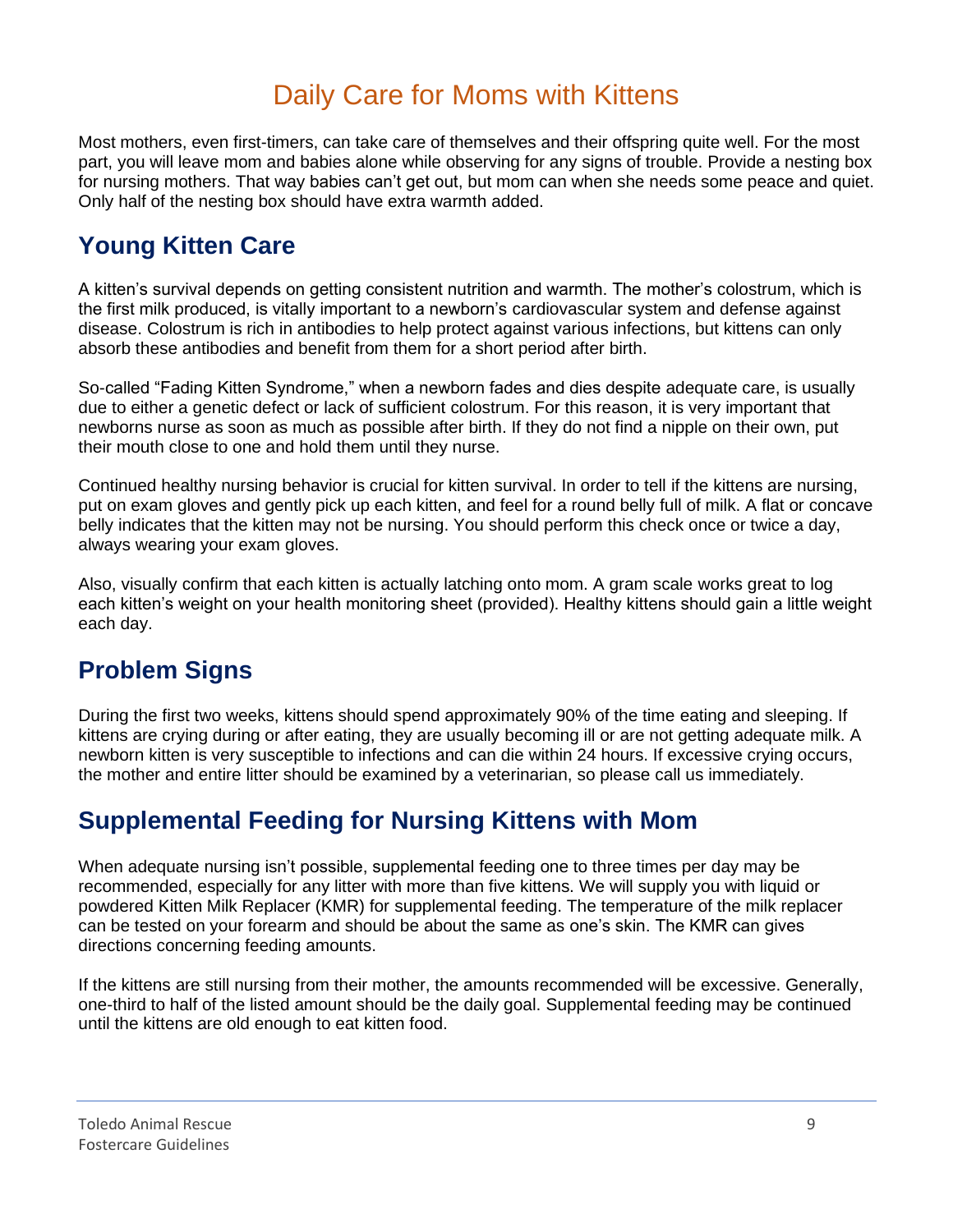If the mother does not produce milk or her milk becomes infected, the kittens will cry excessively. If this occurs, the entire litter could die within 24 to 48 hours. Total replacement feeding, using the KMR, or adopting the kittens to another nursing mother, is usually necessary.

If replacement feeding is elected, the amounts of milk listed on the KMR container should be fed. Kittens less than two weeks of age should be fed every 3 to 4 hours. Kittens 2 to 4 weeks old do well with feedings every 4 to 6 hours. Don't feel like you have to wake them up to feed—if they're full enough to sleep peacefully, let them rest until they wake up hungry.

## Special Care for Puppies

- Puppies should be housed indoors a kitchen, bathroom, or a space that is easily cleanable and devoid of chewing hazards is ideal.
- Puppies should be around humans for socialization purposes and should not be isolated.
- Puppies should be kept in a crate or in a contained area at all times when not under supervision. Crates are provided.
- Puppies can be outdoors only if supervised by an adult. Puppies younger than 5 months should NEVER go to off-leash areas because they are not fully vaccinated.
- Puppies should not be exposed to other dogs outside of the home or places frequented by other dogs due to the risk of diseases such as parvovirus.
- Do not offer your puppy treats. Only feed them food provided by Toledo Animal Rescue.
- Keeping the puppies clean from food and feces is vital for his or her health. If you notice your puppy has food, urine, or feces on him or her gently wipe the puppy down with a warm damp cloth or baby wipe. Be sure to dry the puppy well afterwards so they do not become chilled.

### **Mouthing**

- Puppies are born with instincts to bite. One of the most important things they learn, as a puppy, is how to control the strength of their bite.
- Puppies naturally train each other how to bite. When one puppy bites another too hard, the other puppy yelps loudly and stops playing.
- As a foster parent, you can play this role. Any time a puppy mouths with too much force, yelp loudly. If the puppy stops biting, then praise him/her lavishly. If the puppy continues biting, turn your back on the puppy and walk away. After ten seconds or so, resume play happily.
- Remember: Mouthing is important! A puppy who is never allowed to mouth will grow up to have a hard bite.
- Never scold, tap on the nose, or yell no at a puppy that is biting. Bite inhibition is a crucial development for puppies. A puppy that is punished for biting can turn into an adult with unsafe jaws (because they do not know their jaw strength). Simply yell "ouch" when a puppy bites too hard.

### **House Training**

We always want to set our puppies up for success and doing so in the house training process is essential! Puppies should have frequent breaks and be taken outside to the same spot to relieve themselves every 30 – 60 minutes when active (when waking up from a nap, after drinking or eating, and after a play session). A puppy can hold his/her bladder one hour for each month of age (i.e.: 2 months  $=$ 2 hours, 3 months = 3 hours). A good rule of thumb: *IF YOU WAKE HIM, YOU TAKE HIM!!*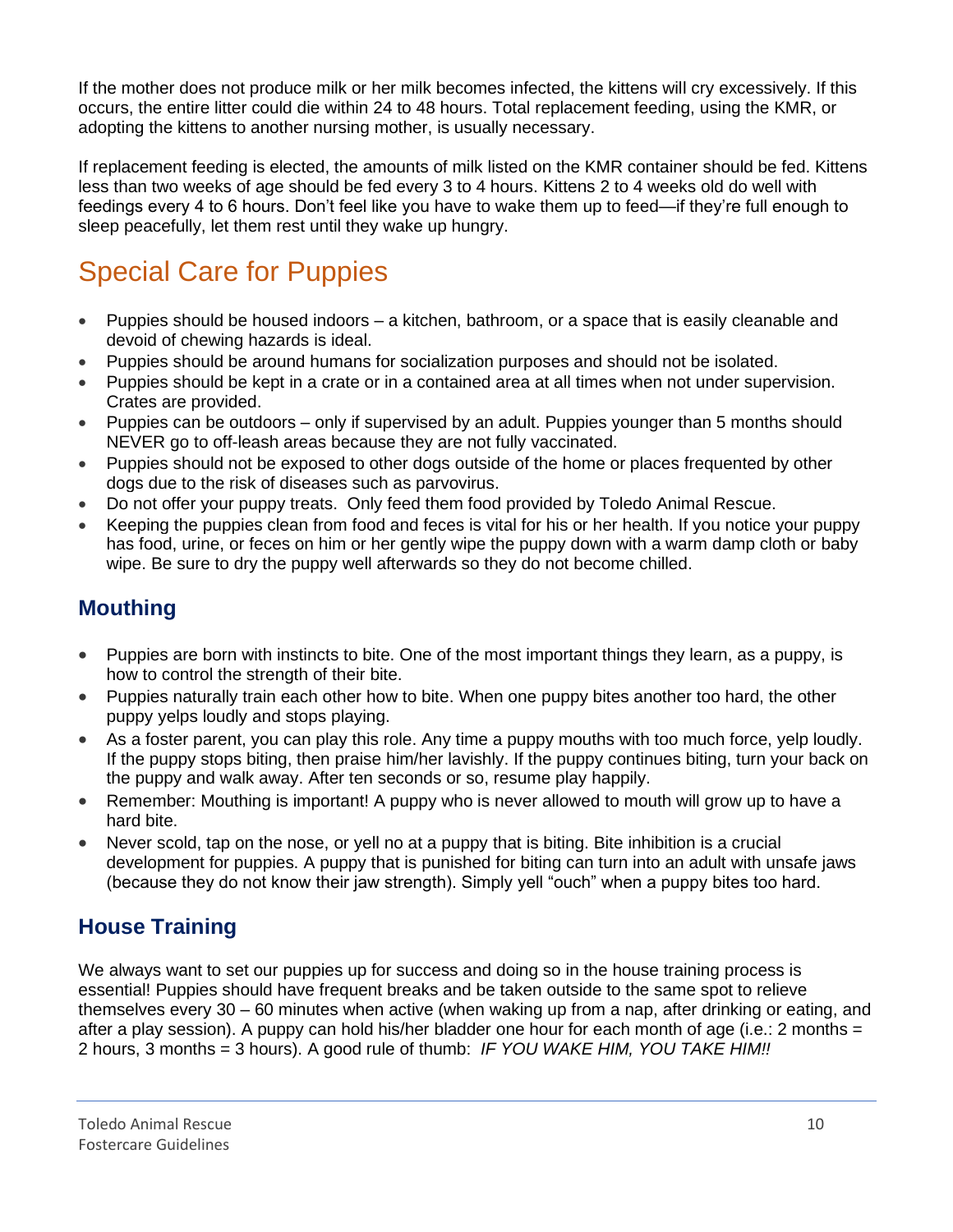#### **Remember these five steps to successful house training:**

- 1. Prevent accidents
- 2. Reward going to the bathroom
- 3. Anticipate bathroom needs
- 4. Interrupt accidents and avoid punishing
- 5. Clean up accidents with enzyme cleaner

For Puppies Five Weeks and under: place puppies on pee pads immediately after waking up, after eating, and about once an hour. Praise the puppy enthusiastically every time he/she urinates or defecates on the pad. Change the pads frequently, as puppies tend to chew on pee pads.

### **Crate Training**

House training and crate training go hand in hand. A crate can be a great tool to use for your puppy, but it can also be misused. The crate should be big enough for your puppy to stand up, turn around, and stretch out; we will make sure you go home with the correct size, but your puppy may grow. Please let us know if you need a larger crate.

Your foster puppy/dog should have a short term confinement area, such as the crate, and a long term confinement area, such as an x-pen or baby gated section of the house or room.

If you are beginning to crate train, feed your puppy in the crate, provide stuffed chew toys only in the crate, and/or play crate games to build a positive association with the crate. Keep sessions short and fun, and have your puppy in the crate for short periods of time when you are home.

Never use a crate as a form of punishment for your foster puppy or dog. After your dog eliminates plan an extra few minutes to play with your puppy. Dogs quickly learn to hold their bladder if they immediately go inside after they relieve themselves.

### **Toys**

Having toys available for your puppy is vital for their mental health and development. A selection of toys is best such as plush squeak toys, rope toys, stuffed Kongs, and teething toys.

### **Socialization**

From 3 weeks to 3 months, puppies are biologically primed to learn that new sights, sounds, smells, objects, environments, and people are fun and safe. This is the most crucial and sensitive period in a puppy's life.

Socialization is not simply exposing a puppy to a variety of people, places, and things, but using positive proactive socialization training. Each new person the puppy meets should be a wonderful experience with treats and toys. Take things slow if your puppy seems fearful of the new person, place, or thing.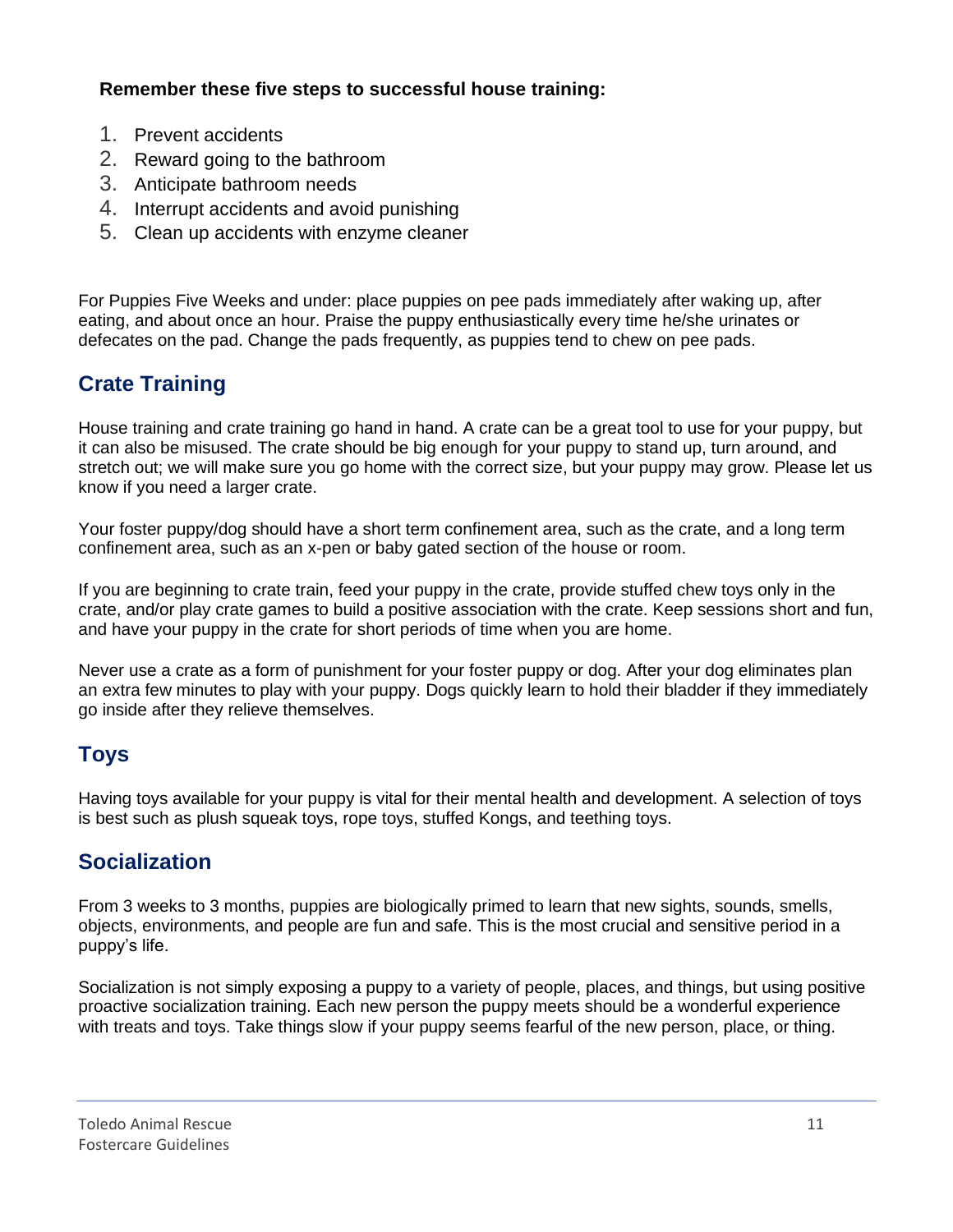### **Training: Positive Reinforcement**

As a foster parent, there will be many situations for you to train your animal. Toledo Animal Rescue only promotes training using positive reinforcement as taught by our training partners at *Ready, Set…Train*. Decades of research and scientific study concludes that Positive Reinforcement training is the most humane and effective method of training.

#### **Do not scold or punish bad behavior**.

- When an unwanted behavior is offered/ performed re-direct the puppy with a affirming noises, petting or toy. Praise and reward the puppy for stopping the undesired behavior and giving you attention.
- Punishment can instill fear, which can lead to aggressive behavior.
- Praise and reward good behavior.
- When a behavior is immediately followed by a positive outcome, that behavior is strengthened.

#### Maintaining Foster Health

#### **Diarrhea**

There are three types of stool: normal, soft and diarrhea. Normal stool is firm and has a definite shape. Soft stool is not firm but still has some shape. Diarrhea is liquid, with or without color to it. Diarrhea is common and can be caused by parasites, viruses, bacteria, food changes, stress, overfeeding and other issues.

Diarrhea must be monitored as it can lead to dehydration. If the foster is active, mild diarrhea that occurs for 24 hours is not a concern. Feed the foster less at a time but more often. If the diarrhea is severe, lasts more than 3-4 feedings or contains blood/ parasites, call the Rescue to schedule a recheck.

#### **Parasites**

Fosters are de-wormed upon intake and at rechecks as necessary. Parasites are commonly found in the stool of puppies and kittens. Tapeworms may look like grains of rice. Roundworms look like spaghetti and can be seen in the litter box or in vomit. If you notice worms, call the Rescue to schedule a recheck.

#### **Vomiting**

Vomiting is not serious unless it happens continuously or accompanied with diarrhea. It can lead to dehydration. If vomiting occurs 2-3 times in a row, call the Rescue or Emergency Contact right away.

#### **Eye Discharge**

It is normal for animals to have little pieces of crust in their eyes after waking up. If you see continuous yellow or green discharge, swollen or closed eyes call the Rescue to schedule a recheck. You can use a warm, damp towel to wipe the affected eye(s).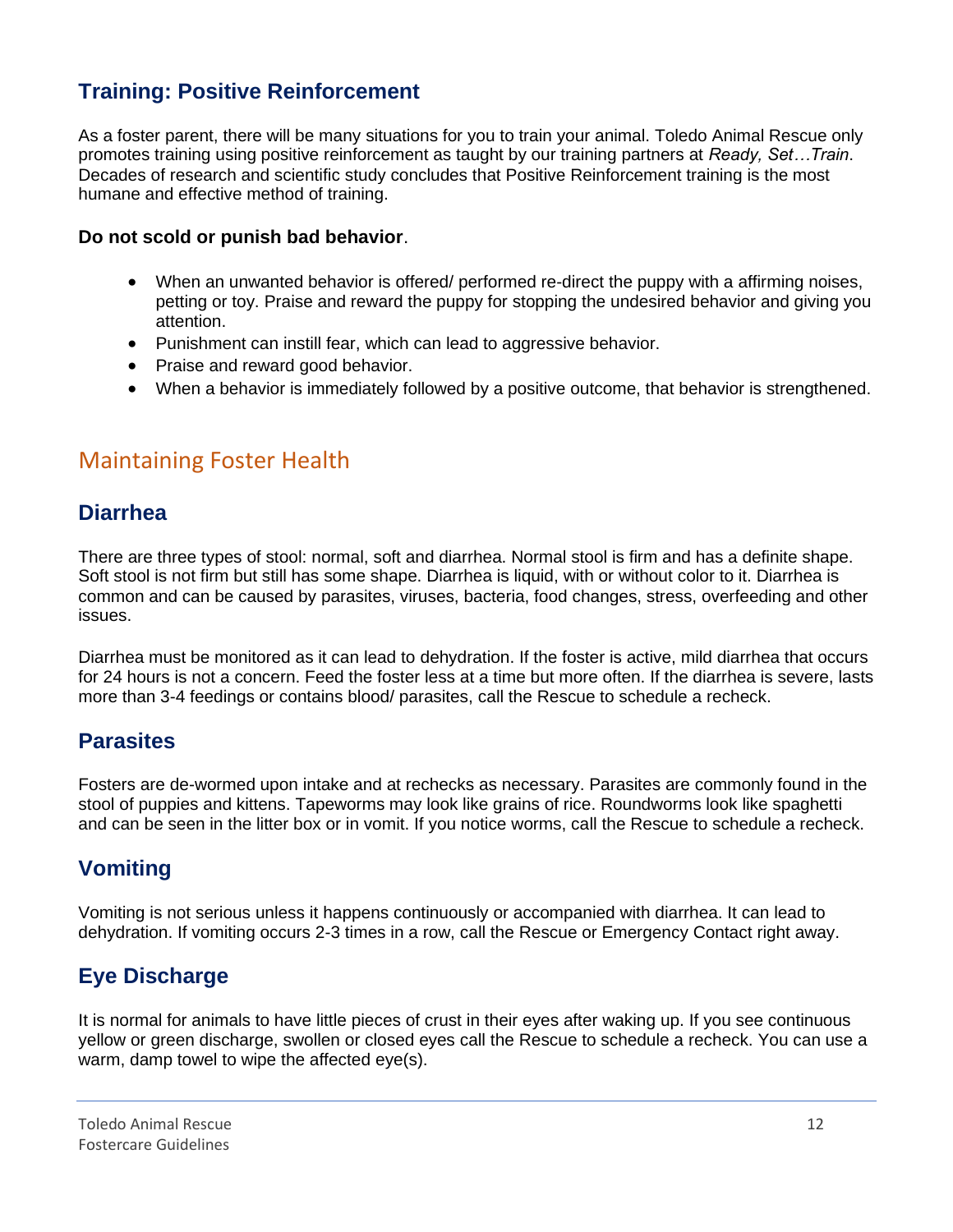#### **Ear Mites**

Ear mites are parasites that live in the ear canal. You may notice a bald spot behind their ears due to continuous scratching. They may also violently shake their head. The ears may smell bad and you may see brown discharge that resembles coffee grounds. Ear mites are contagious to other animals and need to be treated. Call the Rescue if you notice any these symptoms.

#### **Fleas**

Animals that have fleas will scratch themselves often. Topical and oral flea prevention are given to fosters over 6 weeks of age. Flea prevention for puppies/kittens less than 6 weeks includes daily brushings with the flea comb and daily bedding changes. If you still notice signs of fleas, you can wash the puppy/ kitten in a small amount of Dawn® dish soap followed by using a flea comb to remove any remaining fleas. Be sure to thoroughly dry him/her following a bath. Baths should not be given more than once every 1-2 weeks. If you still notice signs of fleas, call Rescue to schedule a recheck.

#### **Ringworm**

Ringworm is a contagious fungus that that can spread to other animals and humans. A sign of ringworm is thinning hair or patches of hair loss. Ringworm is difficult to remove from your house. To help with prevention and spreading maintain cleaning protocols and a good hand washing routine. Call the Rescue if you notice any hair loss.

#### **Mange**

Mange is caused by parasites that infect the skin of animals. Some forms of mange are contagious to other animals and humans. The symptoms include itching, hair loss and sores. If you notice these symptoms, call the Rescue for and recheck and treatment.

### **Upper Respiratory Infection (URI)**

URIs are common and are caused by contagious viruses and bacteria.

Signs to look for:

- Sneezing and discharge from eyes/nose
- Congested breathing
- Loss of appetite
- Lethargy (lack of energy)
- Dehydration

If you notice any of these signs, please contact the Rescue to schedule a recheck.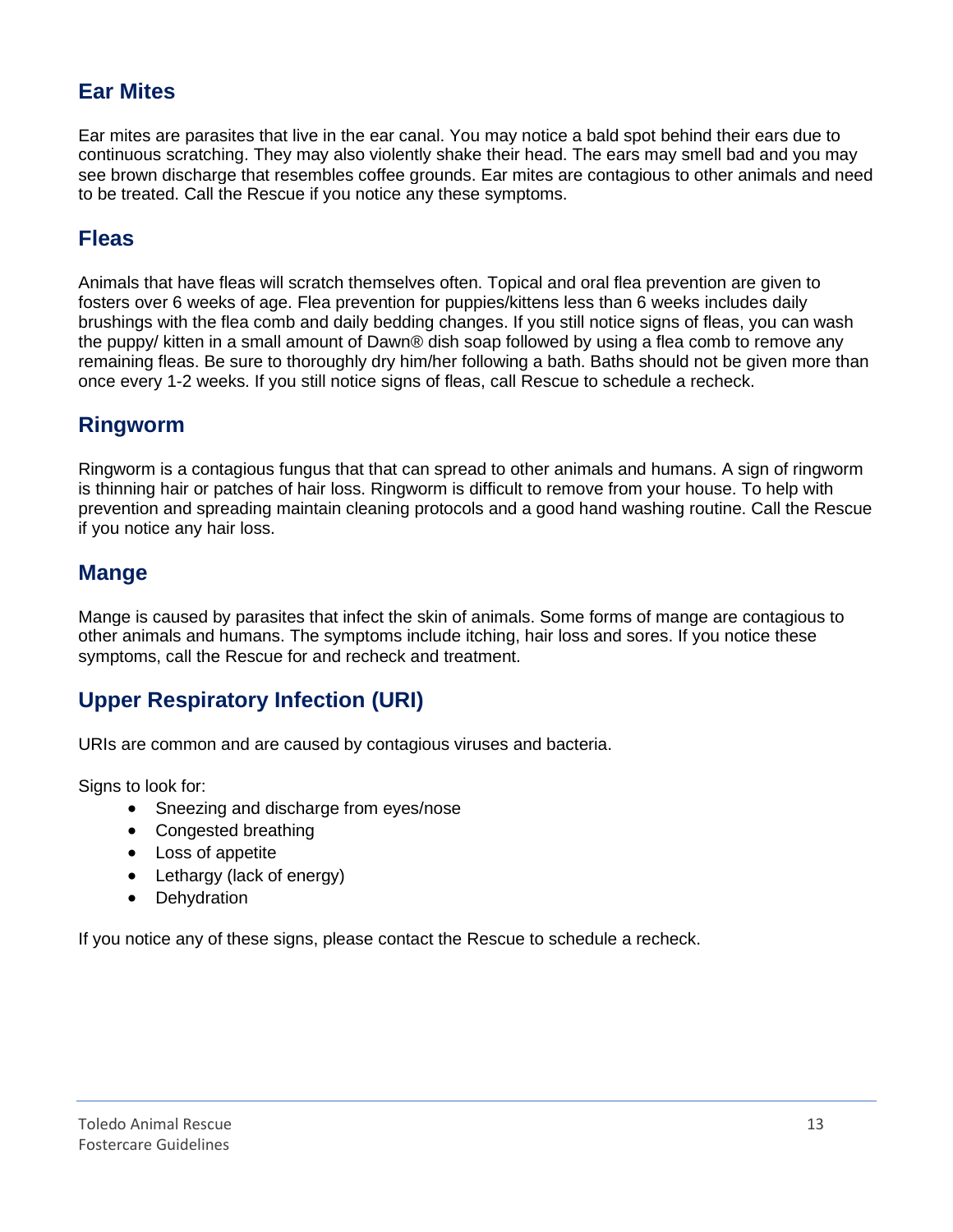#### **Parvovirus**

Parvovirus is a deadly and contagious virus that attacks a dog's gastrointestinal tract. Once parvovirus is present in an environment it is difficult to remove. It is transmitted through direct contact with contaminated feces.

Signs to look for:

- Lethargy
- Dehydration
- Loss of appetite
- Abdominal pain and bloating
- Fever
- Low body temperature
- Vomiting
- Severe diarrhea with or without blood

#### **If you notice any of these signs, immediately contact the Rescue or Emergency Contact Number to schedule a recheck.**

#### **Distemper**

Distemper is a highly contagious and fatal disease that attacks the respiratory, gastrointestinal and nervous systems. It is transmitted through direct contact with contaminated saliva, blood, or urine.

Signs to look for:

- Severe Upper Respiratory Infection or Pneumonia
- Lethargy
- Neurological signs such as seizure activity, convulsions, and partial or complete paralysis.

#### **If you notice any of these signs, immediately contact the Rescue or Emergency Contact Number to schedule a recheck.**

#### **Fading Puppy/Kittens**

Occasionally, a puppy or kitten that appeared healthy will suddenly stop thriving. They will stop growing, socializing and crawling. They will begin to lose weight and may cry continuously. When this happens, they fade quickly and, even with medical intervention, may not survive 48 hours. There is not understood cause for this condition. Occasionally, puppies/kittens die in foster care. If this should occur contact the Rescue or Emergency Contact for further instruction.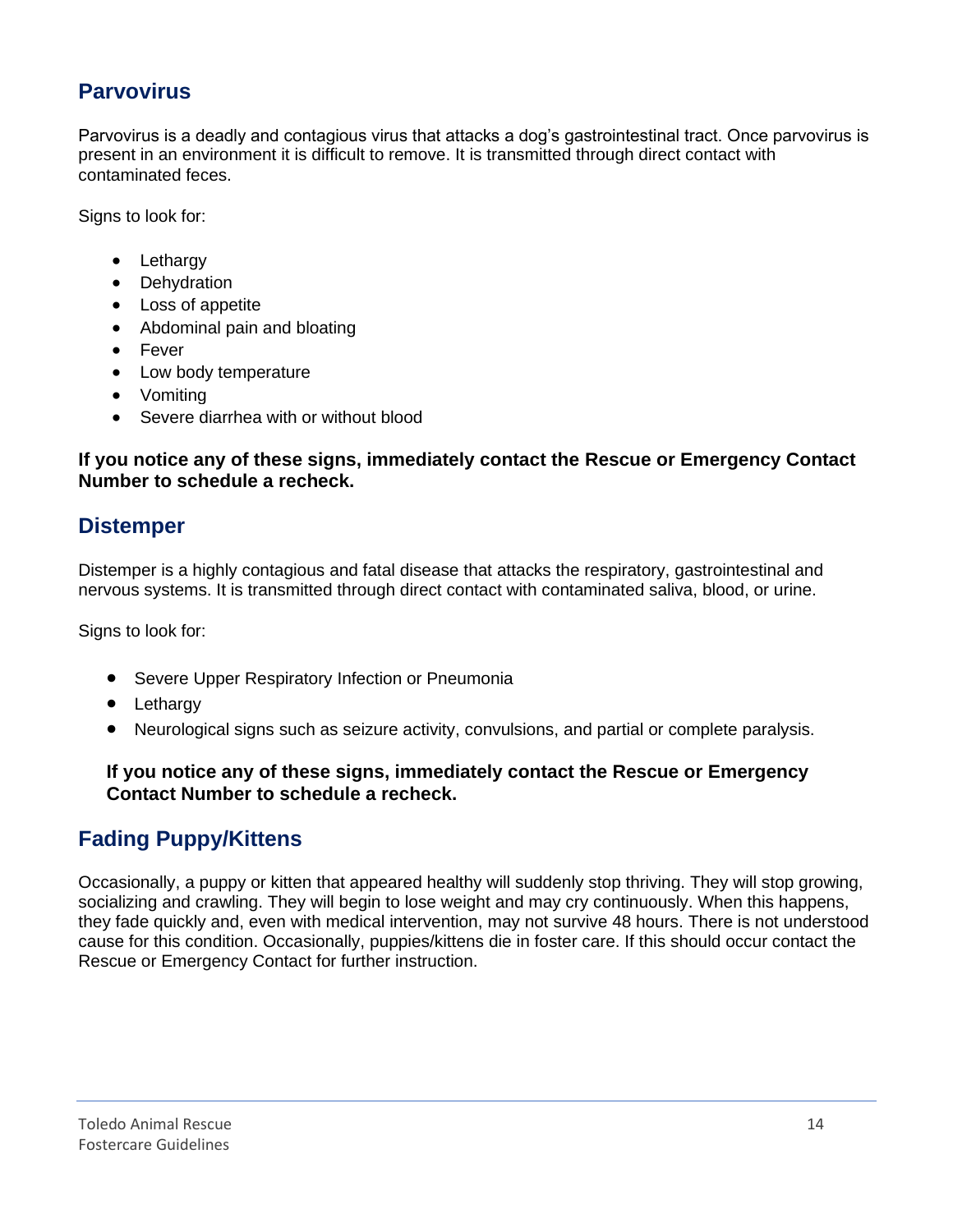#### Veterinary Care

All veterinary care will be coordinated through Toledo Animal Rescue. Routine rechecks will be scheduled as needed and occur generally every 1- 2 weeks.

In the event your foster requires emergency vet care, contact the Rescue or the Emergency Contact immediately for further instructions on where to seek emergency care.

#### **Spay/Neuter procedure**

Toledo Animal Rescue utilizes Humane Ohio for all of our spay/neuter surgeries. All foster animals will have surgeries scheduled by Rescue personnel. As a foster, it is your responsibility to deliver your foster animal to the Rescue by 5PM the day before the scheduled date. Rescue personnel use the following guidelines to determine when the foster animal is ready to be returned for surgery:

- Are the puppies/kittens old enough or did they gain enough weight for surgery?
- Are they successfully weaned from their mother?
- Have they been successfully socialized?
- Is your foster healthy and recovered fully from the illness or injury?
- Is there an adoption pending or is there room at the Rescue?

#### How do pets in foster care get adopted?

All foster parents are encouraged to promote the adoption of their foster pet to friends, family, and other potential adopters. All adopters are required to submit an adoption application, and will be vetted by staff members. We will train you on the adoption process, advertise your foster on our Facebook and website, and encourage you to take your foster around the community to try to find someone to adopt them. We will even invite you out to our offsite adoption events. If you find someone to adopt the animal you are fostering you will perform the adoption process. This program allows us to have more space available for new animals entering the Rescue. Animals adopted out of foster homes are less likely to be returned, and the animal is able to live in a home environment and never has to come back to the Rescue!